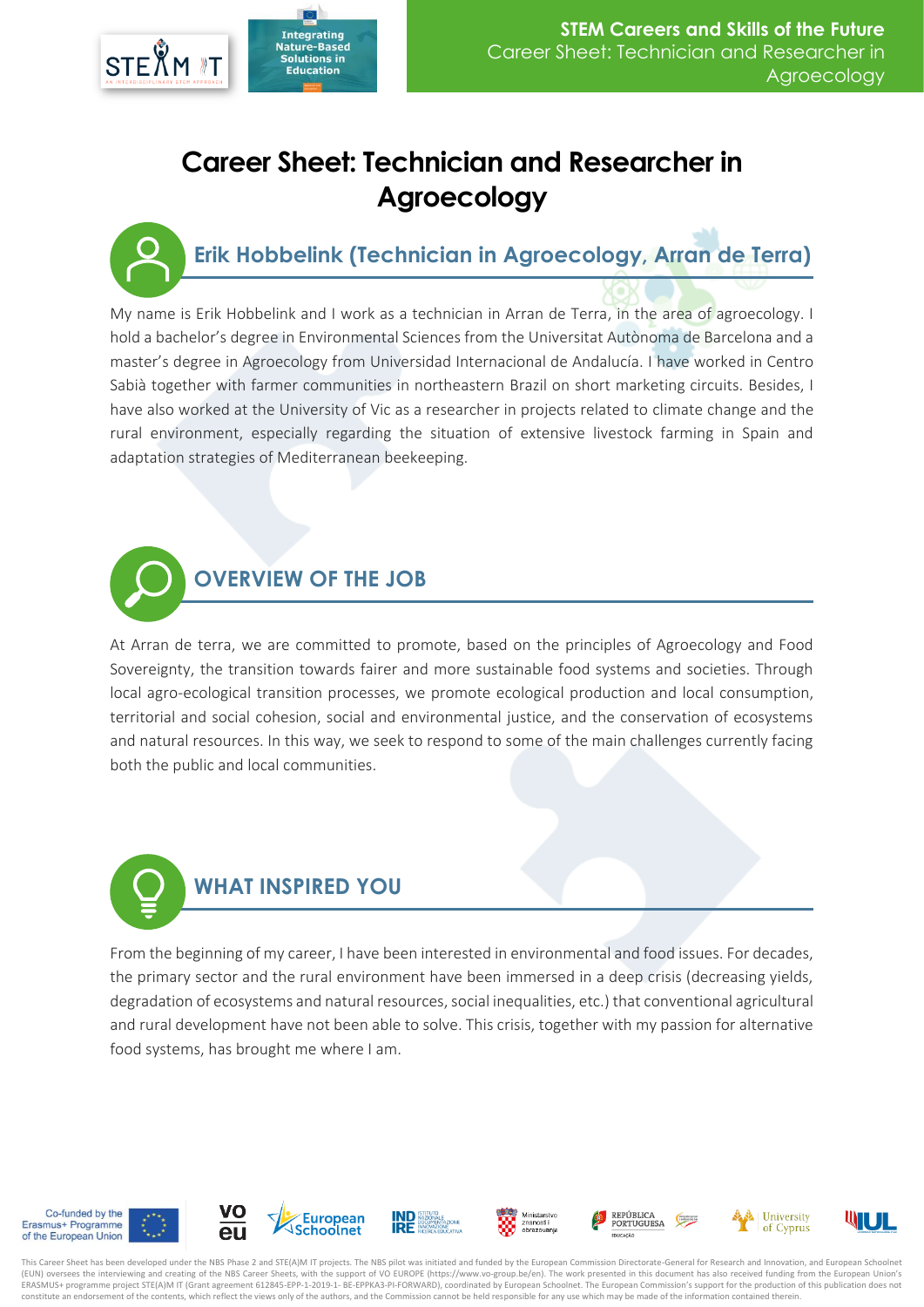





My working day is never the same and depends on which point my organisation is concerning the status of our projects. There is constant communication with my colleagues; thus, usually, I am liaising with them via phone calls or emails during the whole working day. I also work together with farmers and I make field visits to interview them. Apart from that, I participate in workshops, conferences and meetings related to agroecology and alternative food systems.



I graduated with a degree in Environmental Sciences from the Universitat Autònoma de Barcelona and I obtained a master's degree in Agroecology at the Universidad Internacional de Andalucía. Other than that, I have participated in several informal experiences and social movements related to agroecology, which have been very important to share and develop useful practical knowledge in the field, such as community gardens, short commercialization food cooperatives or activist groups.



I believe in NBS jobs you need to be able to work from a transdisciplinary approach and be very flexible when talking with a variety of people coming from diverse backgrounds such as academia, social movements, the public administration, or farmers. I believe, it is also very important to be able to organise your time properly and prioritise those tasks that are more important at any given time.



As an environmental scientist, there is a wide variety of jobs you can apply for. For instance, in relation to data collection and analysis; the development of plans to prevent, control or fix environmental problems; the preparation of technical reports; or the participation in research projects. Besides, in the agroecology area, the usual jobs are in social organizations, together with local farmer movements, cooperatives, or the public administration.